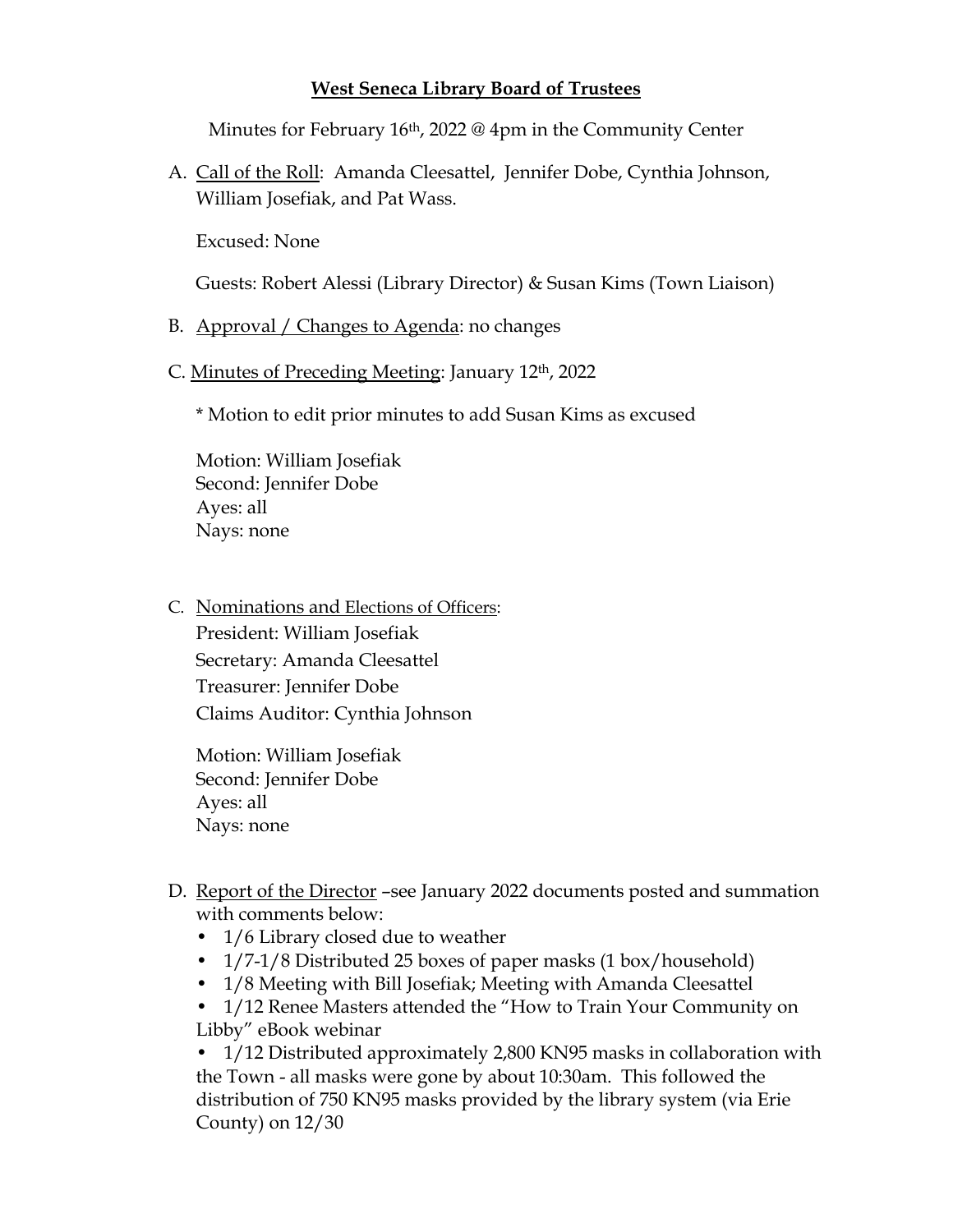- 1/14 V Narvaez completed the A+ Customer Service Training webinar
- 1/25 Notified that Assemblyman Patrick Burke had secured \$25,000 in funding specifically for the West Seneca Public Library
- 1/26 Began distribution of Covid-19 antigen rapid test kits; we received a total of 1,620 test kits with 2 tests/kit (3,240 actual tests)
	- o Last test kits distributed 2/16/2022
- 1/26 Phone meeting with Town Councilwoman (and new Liaison to the Library Board) Susan Kims
	- o Susan Kims present and introduced at meeting.

• 1/27 Renee Masters met with Jenifer Stanek, Director of Senior Services at the West Seneca Senior Center re: potential outreach opportunities and collaborations

Additional Discussion: Library Advocacy Day is Wednesday March 2nd, 2022

- F. Report of the Treasurer (see January 2022 documents posted).
	- 1. County account statement January 2022 informational
	- 2. Local account statement January 2022 informational
		- o Two donations in memory of deceased
	- 3. Summary of accounts January 2022 informational
	- 4. Check abstract and approvals 6 checks transactions for February 2022 related to materials, building maintenance, dues, and utilities.

Motion: William Josefiak Second: Patricia Wass Ayes: all Nays: none

- 5. System Paid Budget Analysis through December 31, 2021 informational
- 6. Payroll Report through PP#26 informational
- G. Report of the Friends of the Library.
	- 1. Praise for Patricia's article explaining library taxes and use. Discussion on the importance of libraries to our community.
	- 2. Friends of the library to be supporting additional shelving in the library.
- H. Report of the President.
	- 1. Discussion of B&ECPL board of trustees presentation of 3 candidates for the position of Director.
	- 2. ACT meeting to occur in March or April
- I. Old Business none
- J. New Business-